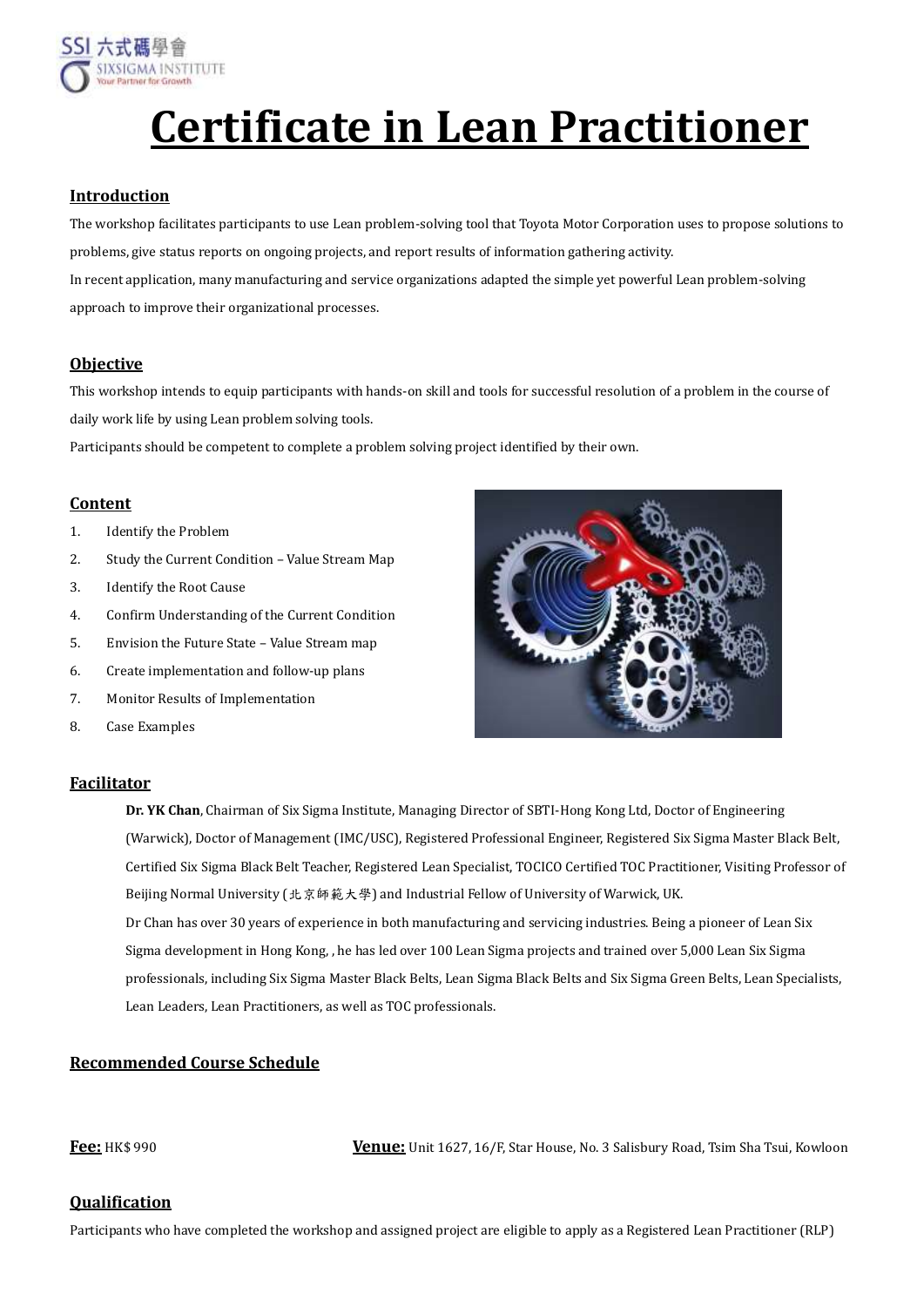| SIXSIGMA INSTITUTE<br>Your Partner for Growth<br>Application Form 申請表格                                                                                                                                                                                                                                                                                                                                                                                                                                                                                                                                                                                  |  |  |
|---------------------------------------------------------------------------------------------------------------------------------------------------------------------------------------------------------------------------------------------------------------------------------------------------------------------------------------------------------------------------------------------------------------------------------------------------------------------------------------------------------------------------------------------------------------------------------------------------------------------------------------------------------|--|--|
| Course code 課程編號 (refer to the course pamphlet 請參照課程單張填寫):_______________________                                                                                                                                                                                                                                                                                                                                                                                                                                                                                                                                                                       |  |  |
| Personal Information 個人資料                                                                                                                                                                                                                                                                                                                                                                                                                                                                                                                                                                                                                               |  |  |
|                                                                                                                                                                                                                                                                                                                                                                                                                                                                                                                                                                                                                                                         |  |  |
| English Name 英文姓名 (Mr./Miss/Mrs./Dr.): [Surname 姓氏] ________________ [First Name 名字]__________________________                                                                                                                                                                                                                                                                                                                                                                                                                                                                                                                                          |  |  |
| Alias 別名 _______________________ Age 年齡: □ 18-25   □ 26-35   □ 36-45   □ 46-55   □ 56+                                                                                                                                                                                                                                                                                                                                                                                                                                                                                                                                                                  |  |  |
| Highest Achieved Education Level 最高教育程度: □ Secondary 中學 □ Post-Secondary 專上 □ University 大學 □ Postgraduate or                                                                                                                                                                                                                                                                                                                                                                                                                                                                                                                                           |  |  |
| above 研究院或以上 □ Others 其他___________________                                                                                                                                                                                                                                                                                                                                                                                                                                                                                                                                                                                                             |  |  |
|                                                                                                                                                                                                                                                                                                                                                                                                                                                                                                                                                                                                                                                         |  |  |
|                                                                                                                                                                                                                                                                                                                                                                                                                                                                                                                                                                                                                                                         |  |  |
| Correspondence Address 通訊地址 (The certificate will be sent to this address 課程證書將發送到這個地址):                                                                                                                                                                                                                                                                                                                                                                                                                                                                                                                                                                |  |  |
|                                                                                                                                                                                                                                                                                                                                                                                                                                                                                                                                                                                                                                                         |  |  |
|                                                                                                                                                                                                                                                                                                                                                                                                                                                                                                                                                                                                                                                         |  |  |
| Industry 行業: _______________________________Office Tel. 辦事處電話: ___________________Department 部門: ____________________                                                                                                                                                                                                                                                                                                                                                                                                                                                                                                                                   |  |  |
| Years of experience 年資: □ 1 - 5 years 年 □ 6 - 10 years 年 □ 11 - 20 years 年 □ 21+年                                                                                                                                                                                                                                                                                                                                                                                                                                                                                                                                                                       |  |  |
| Company Address 公司地址:                                                                                                                                                                                                                                                                                                                                                                                                                                                                                                                                                                                                                                   |  |  |
| How do you know about SSI course information? 您如何得悉本學會課程資料?                                                                                                                                                                                                                                                                                                                                                                                                                                                                                                                                                                                             |  |  |
| □ Facebook □ Yahoo 雅虎 □ Google 谷歌 □ JobsDB □ E-mail 電子郵件 □ Friend Recommendation 朋友介紹                                                                                                                                                                                                                                                                                                                                                                                                                                                                                                                                                                   |  |  |
| □ Eventbrite □ Others 其他________________                                                                                                                                                                                                                                                                                                                                                                                                                                                                                                                                                                                                                |  |  |
| I object to the proposed use of my personal data including, without limitation, name, age, gender, phone number, fax number, job title, academic and professional qualification, correspondence                                                                                                                                                                                                                                                                                                                                                                                                                                                         |  |  |
| address and email address ("Personal Data") for the purpose of sending me information relating to SSI's latest developments, job matching support services, training courses and related events, and                                                                                                                                                                                                                                                                                                                                                                                                                                                    |  |  |
| other marketing activities as may be organized by SSI. 本人反對六式碼學會使用本人的個人資料包括但不限於姓名、年齡、性別、電話號碼、傳真號碼、職位、學術及專業資格、通訊地址及電郵地                                                                                                                                                                                                                                                                                                                                                                                                                                                                                                                                   |  |  |
| 址("個人資料")於推介本會最新發展、就業支援服務、培訓課程及相關的活動及其他由本會的推廣活動的用途。                                                                                                                                                                                                                                                                                                                                                                                                                                                                                                                                                                                                     |  |  |
| Course Fee Payment(for specific programmes) 繳付學費 (特定課程)                                                                                                                                                                                                                                                                                                                                                                                                                                                                                                                                                                                                 |  |  |
| For those who would like to get 10% off early bird rate, course fees should be settled 4 weeks before the course commencement date. 如欲享用 9<br><u>折提早報名優惠,所有費用須於開課前 4 個星期繳付。</u>                                                                                                                                                                                                                                                                                                                                                                                                                                                                         |  |  |
| General students are required to settle course fees 2 weeks before the course commencement date. 一般學員必須於開課前2 個星期繳付所有費用。                                                                                                                                                                                                                                                                                                                                                                                                                                                                                                                                 |  |  |
| 15% off discount for group enrollment of 3 or above from the same company. 3 位或以上來自同一所機構之團體報名可享有 85 折優惠。                                                                                                                                                                                                                                                                                                                                                                                                                                                                                                                                                |  |  |
| Fail to settle payment before deadline results in cancellation of application or suspension from taking subsequent courses. 未能如期付款                                                                                                                                                                                                                                                                                                                                                                                                                                                                                                                      |  |  |
| 者的申請將不獲保留或導致申請者被取消上課資格。                                                                                                                                                                                                                                                                                                                                                                                                                                                                                                                                                                                                                                 |  |  |
| Method of payment 繳費方法                                                                                                                                                                                                                                                                                                                                                                                                                                                                                                                                                                                                                                  |  |  |
| ATM 自動櫃員機 (Please use Bill Payment service at HSBC / Hang Seng Bank ATMs to settle the bill and keep the original of the ATM advice for record. 請使用滙豐或恒生銀行自動櫃                                                                                                                                                                                                                                                                                                                                                                                                                                                                                           |  |  |
| 員機的繳賬服務繳費,並保存自動櫃員機通知書正本以作紀錄。HSBC Account Name and No.: <u>Six Sigma Institute Limited 004-126-848001-001</u> . <b>滙豐銀行帳戶名稱及帳號: 六式碼學會有限<math>\mathcal{L}</math></b><br><mark>司 004-126-848001-001</mark> 。)                                                                                                                                                                                                                                                                                                                                                                                                                                              |  |  |
| E-Banking 網上銀行 (For e-banking registered user of HSBC / Hang Seng Bank, you may make payment in HKD currency at the bank website without additional charges. 如閣下已登<br>⊔                                                                                                                                                                                                                                                                                                                                                                                                                                                                                 |  |  |
| 記滙豐或恒生銀行的網上理財服務,可透過銀行網站以港元繳費而不會被收取額外服務費。)                                                                                                                                                                                                                                                                                                                                                                                                                                                                                                                                                                                                               |  |  |
| Credit Card Online Payment 信用咭網上繳費 (Please settle the payment by <u>using merchant code '9983' and fill in Your 8-digit contact phone no</u> . in the blank of "Bill Account<br>⊔<br><u> No."</u> . <mark>請以商戶編號「9983」繳費並於帳單號碼欄填寫閣下 8 位數字的電話號碼</mark> 。)                                                                                                                                                                                                                                                                                                                                                                                                |  |  |
| PPS By Internet 網上繳費靈 (Login your PPS account through website: www.ppshk.com and enter '9983' at 'Search by Merchant Code' in 'Add Bill' page and settle the payment by<br>⊔                                                                                                                                                                                                                                                                                                                                                                                                                                                                            |  |  |
| following the instructions. Please keep the payment details for record. 請於繳費靈網頁 www.ppshk.com 登入,在「登記賬單」頁的 <mark>「以商戶編號搜尋」一欄輸入「9983」</mark> ,然後按指示完成付                                                                                                                                                                                                                                                                                                                                                                                                                                                                                                   |  |  |
| 款程序。請保存繳費資料以作紀錄。)                                                                                                                                                                                                                                                                                                                                                                                                                                                                                                                                                                                                                                       |  |  |
| PPS By Phone 電話繳費靈 (Please open a PPS account and register the bill by calling 18011 if you have not. Dial 18031 to pay the bill and enter '9983' as merchant code. Please                                                                                                                                                                                                                                                                                                                                                                                                                                                                              |  |  |
| keep the payment reference number for record. 請先開立繳費靈戶口及致電 18013 登記此賬單, <b>致電 18033 繳付賬單並輸入商戶編號「9983」,請保存付款編號以作紀錄</b> 。)                                                                                                                                                                                                                                                                                                                                                                                                                                                                                                                                |  |  |
| Cheque No. 支票號碼:                                                                                                                                                                                                                                                                                                                                                                                                                                                                                                                                                                                                                                        |  |  |
| Salisbury Road, Tsim Sha Tsui Kowloon, Hong Kong. Please write the applicant's name and course code on the back of the cheque. Post-dated cheque will not be accepted. 請把抬頭人為 <mark>「六</mark>                                                                                                                                                                                                                                                                                                                                                                                                                                                           |  |  |
| <mark>式碼學會有限公司」</mark> 的劃線支票寄往 <mark>香港九龍尖沙咀梳士巴利道 3 號星光行 16 樓 1627 室</mark> ,恕不接受期票,請於支票背面註明申請人姓名及課程編號。)                                                                                                                                                                                                                                                                                                                                                                                                                                                                                                                                                |  |  |
| Declaration 聲明<br>1. I declare that all information provided in this application and the attached documents are, to the best of my knowledge, accurate and complete. 本人聲明在此申請表格及隨附文件所載的資料,依                                                                                                                                                                                                                                                                                                                                                                                                                                                             |  |  |
| 本人所知均屬完整真確。<br>2. I consent that if admitted, I will comply with all the Rules and Regulations stipulated by the Six Sigma Institute 本人同意如所報讀課程獲取錄,本人定當遵守六式碼學會所定的規則及章程。                                                                                                                                                                                                                                                                                                                                                                                                                                                                                 |  |  |
| 3. I have read the IMPORTANT NOTE in this application form and understood that the details of enrolment are subject to revisions in the course pamphlets and the latest changes in SSI website. $\pm$                                                                                                                                                                                                                                                                                                                                                                                                                                                   |  |  |
| 人已細閱申請表格內的重要通知,並明白所有報名詳情均以本會課程單張及網頁的最新修訂為依歸。                                                                                                                                                                                                                                                                                                                                                                                                                                                                                                                                                                                                            |  |  |
| 4. I understand that Personal Data collected will be used for processing application for admission, registration, academic, administrative, research and statistical purposes and will also be used for<br>marketing purposes, specifically for the purpose of sending you information relating to SSI's latest developments, job matching support services, events and training courses. Personal Data will<br>be treated in strict confidence. Unless otherwise agreed by me, Personal Data will not be transferred to any third parties. 本人明白所收集的個人資料將會作入學申請、登記、學術、行政、研究<br>統計及市場分析及用於推介本會最新發展、就業支援服務、活動和培訓課程的用途。個人資料會嚴格保密處理。除非獲得本人的同意,個人資料不會轉移予第三者。 |  |  |

Signature 簽名: \_\_\_\_\_\_\_\_\_\_\_\_\_\_\_\_\_\_\_\_\_\_\_\_\_\_\_\_\_\_\_\_\_\_\_\_\_\_\_\_ Date 日期: \_\_\_\_\_\_\_\_\_\_\_\_\_\_\_\_\_\_\_\_\_\_\_\_\_\_\_\_\_\_\_\_\_\_

SSI 六式碼學會